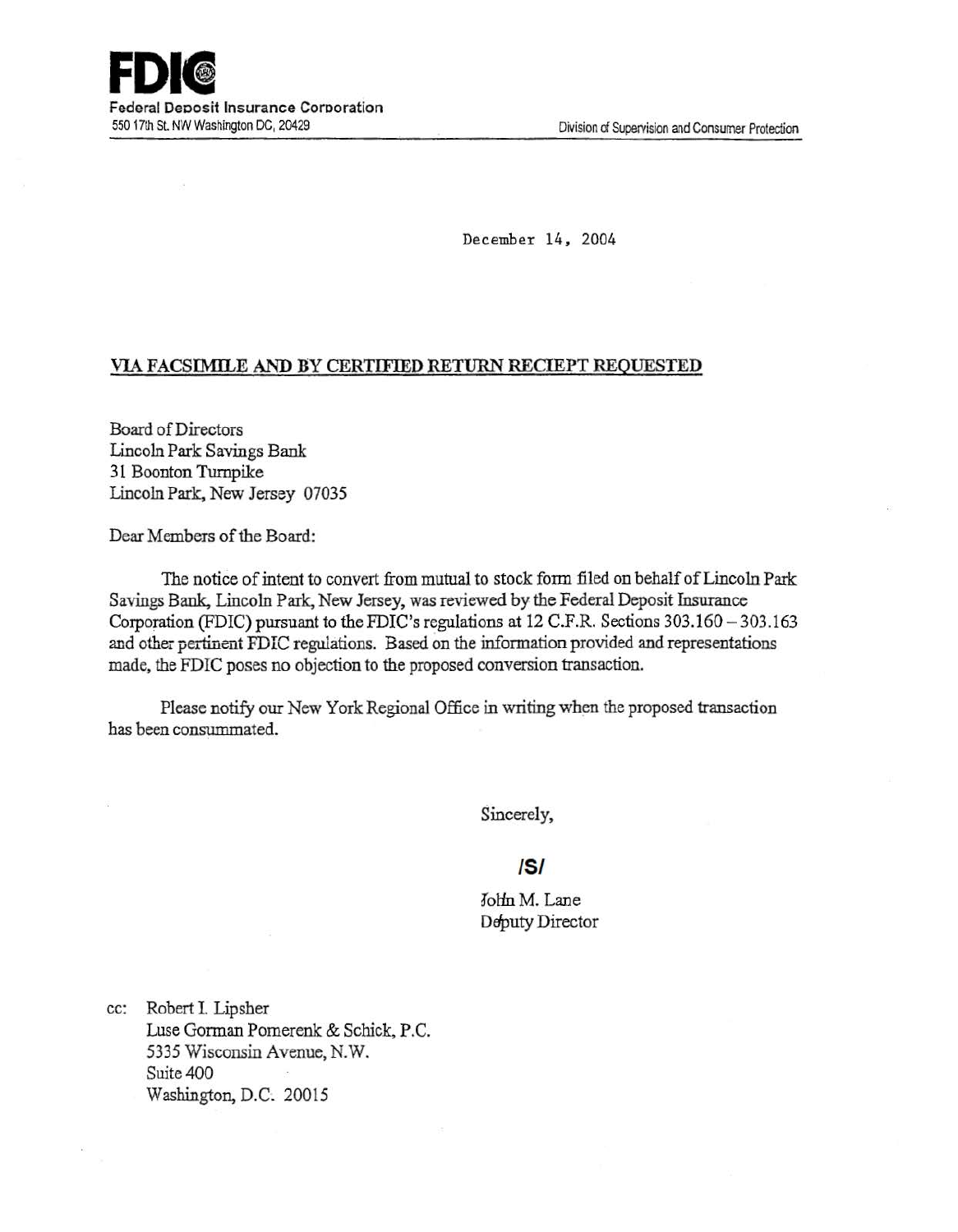## FEDERAL DEPOSIT INSURANCE CORPORATION

Lincoln Park Savings and Loan Association Lincoln Park, New Jersey

Application for Consent to Merge to facilitate a conversion from a Mutual Savings Bank to a Stock Savings Bank

## ORDER AND BASIS FOR CORPORATION APPROVAL

Pursuant to Section 18(c) and other provisions of the Federal Deposit Insurance Act (FDI Act), an application has been filed on behalf of the Lincoln Park Savings and Loan Association. Lincoln Park, New Jersey, (the Association), currently a New Jerseychartered mutual savings and loan association and Savings Insurance Fund (SAJF) member with total resources of \$78,776,000 and total deposits of \$58,141,000 as of June 30, 2004, for the FDIC's consent to merge with Lincoln Park Interim Two II, Lincoln Park, New Jersey, a proposed new State of New Jersey-chartered stock savings bank. The New Jersey Department of Banking and Insurance approved the conversion of the Association from a New Jersey-chartered mutual savings and loan association to a New Jersey-chartered mutual savings bank effective October 1, 2004.

The transaction is the result of Mutual Institution's plan of reorganization, which, solely to facilitate such undertaking, provides for:

- The Association will organize an interim New Jersey-chartered stock savings bank as a wholly-owned subsidiary (Interim one);
- Interim one will organize an interim New Jersey-chartered stock savings bank as a wholly-owned, non-operational subsidiary (Lincoln Park Interim Two II or Interim two);
- Interim one will organize a New Jersey-chartered stock corporation, Lincoln Park Bancorp, Lincoln Park, New Jersey, as a wholly-owned subsidiary;
- The Association will amend and restate its articles of incorporation to a New Jersey-chartered stock savings bank (Lincoln Park Savings Bank or the Savings Bank), and Interim one will convert its charter for a Federal mutual holding company charter to become Lincoln Park Bancorp MRC;
- Simultaneously with the above step, Interim two will merge with and into the Lincoln Park Savings Bank, with the Savings Bank becoming the resultant institution. All of the initially issued stock of the resultant institution will be transferred to Lincoln Park Bancorp MHC in exchange for membership interests in mutual holding company;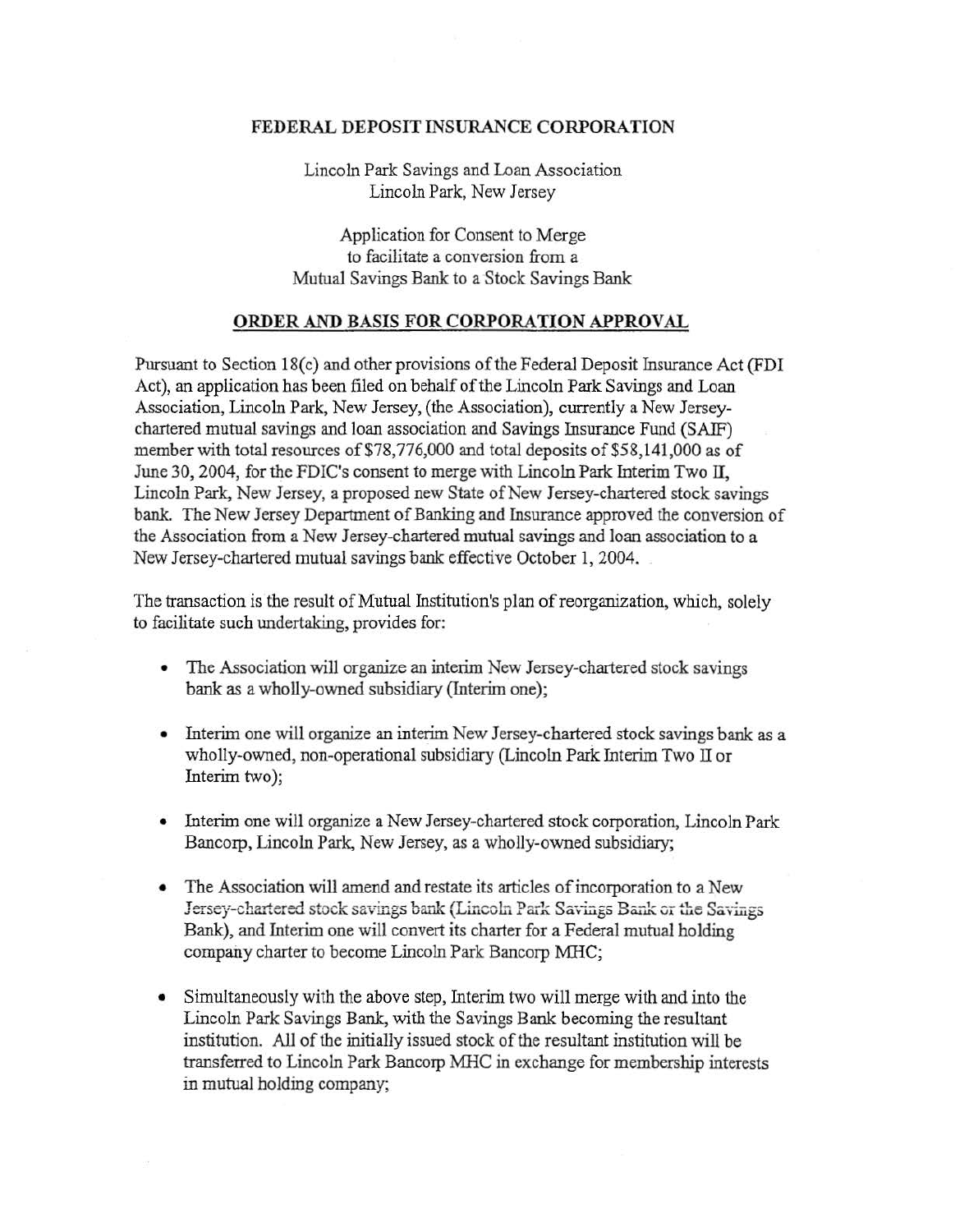- Lincoln Park Bancorp MHC will contribute the capital stock of the Savings Bank to Lincoln Park Bancorp, and the Savings Bank will become a wholly-owned subsidiary of Lincoln Park Bancorp; and
- Contemporaneously with the reorganization, Lincoln Park Bancorp will sell a minority interest (46%) of its shares of common stock in a public offering. Lincoln Park Bancorp MHC will retain a majority (54%) of Lincoln Park Bancorp's common stock.

At the conclusion of the reorganization, the deposits of Lincoln Park Savings Bank will continue to be insured under the SAIF. Following consummation of the merger, the Savings Bank will operate the same banking business, with the same management, and at the same locations as the Association. The proposed transaction will not alter the competitive structure of banking in the market served by the Association. The Savings Bank's principal office will continue to be located at 31 Boonton Turnpike, Lincoln Park, New Jersey.

Notice of the proposed transaction, in a form approved by the FDIC, has been published pursuant to the FDI Act. A review of available information, including the Community Reinvestment Act (CRA) Statement of the Association, discloses no inconsistencies with the purposes of the CRA. The resultant institution is expected to continue to meet the credit needs of its entire community, consistent with the safe and sound operation of the institution.

In connection with the applications, the IDIC has taken into consideration the financial and managerial resources and future prospects of the proponent bank and the resultant bank, the convenience and needs of the commuruty to be served, and the effectiveness of any insured depository institution involved in the proposed merger transaction in combating money laundering activities. Having found favorably on all statutory factors and having considered other relevant information, including reports on the competitive factors furnished by the Comptroller of the Currency, the Board of Governors of the Federal Reserve System, the Office of Thrift Supervision, and the Attorney General of the United States, it is the FDIC's judgment that the applications should be and hereby are approved, subject to the following conditions:

- 1. That the transaction may not be consummated unless the Plan of Mutual Holding Company Reorganization and Stock Issuance receives prior approval by an affirmative vote of at least a majority of the total votes eligible to be cast by the Association's depositors;
- 2. That the proposed transaction may not be consummated unless and until Lincoln Park Savings Bank has the authority to conduct banking business, and that its establishment and operation as a stock savings bank have been fully approved by appropriate State of New Jersey officials, and its holding companies, Lincoln Park Bancorp and Lincoln Park Bancorp NfHC, are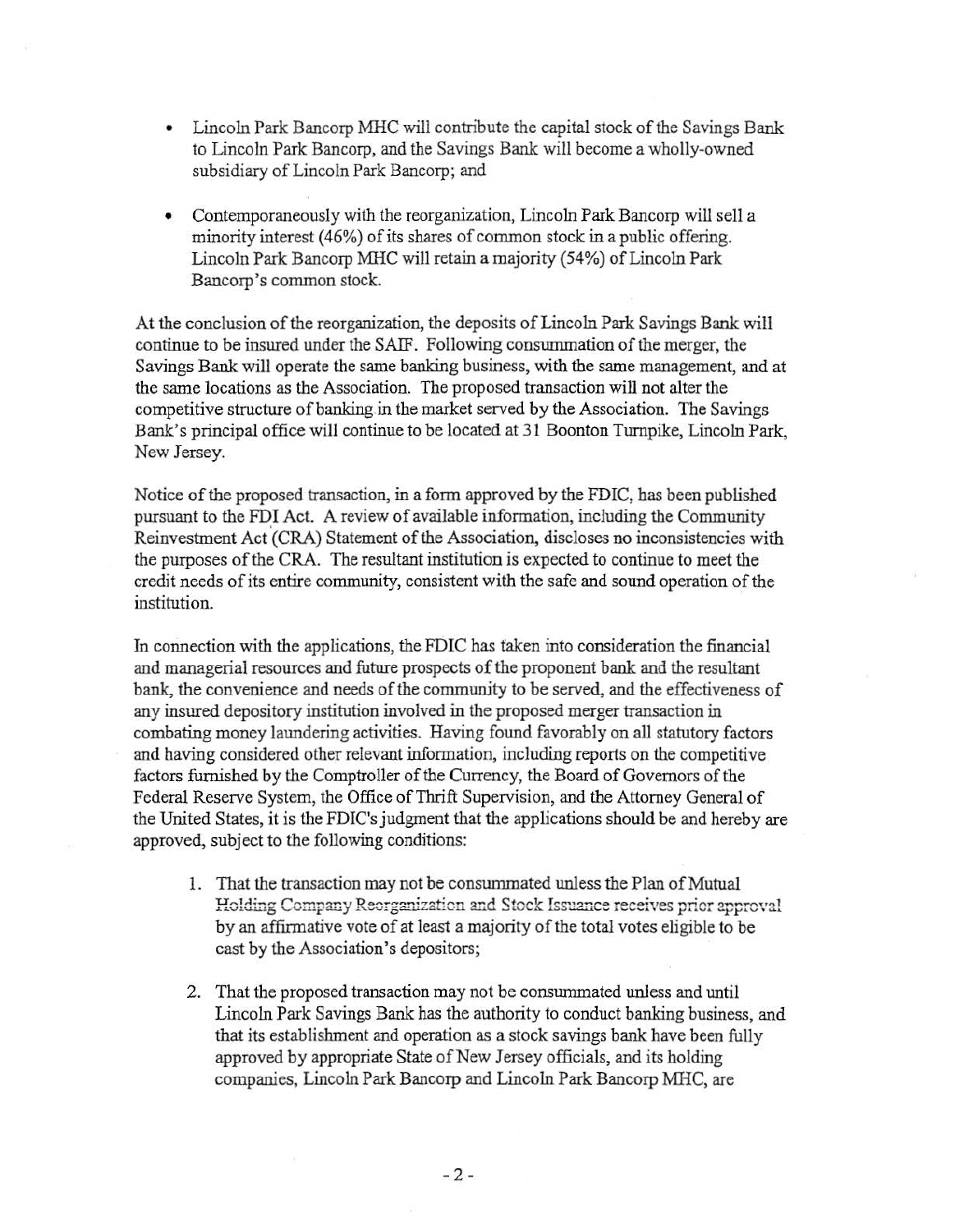granted approval by the Office of Thrift Supervision to become holding companies for Lincoln Park Savings Bank;

- 3. That, except for the proposed transfer of stock to Lincoln Park Bancorp no shares of the stock of Lincoln Park Savings Bank shall be sold, transferred or otherwise disposed of, to any person (including any Employee Stock Ownership Plan) unless prior notice is provided to, and non-objection is received from the FDIC;
- 4. That, prior to the sale, transfer, or other disposition of any shares of Lincoln Park Bancorp by Lincoln Park Bancorp MHC to any person (including any Employee Stock Ownership Plan), or a conversion of the mutual holding company to stock form, Lincoln Park Savings Bank will provide written notification to the FDIC and provide the FDIC with copies of all documents filed with state and federal banking and/or securities regulators in connection with such sale, transfer, disposition, or conversion;
- 5. That should any shares of Lincoln Park Savings Bank or Lincoln Park Bancorp be issued to persons other than Lincoln Park Bancorp MHC, any dividends waived by Lincoln Park Bancorp MHC, must be retained by Lincoln Park Bancorp or Lincoln Park Savings Bank and segregated, earmarked, or otherwise identified on the books and records of Lincoln Park Bancorp or Lincoln Park Savings Bank; such amounts will be taken into account in any valuation of the institution, and factored into the calculation used in establishing a fair and reasonable basis for exchanging shares in any subsequent conversion of Lincoln Park Bancorp MHC to stock form; and such amounts shall not be available for payment to, or the value thereof transferred to, minonty shareholders, by any means, including through dividend payments or at liquidation.
- 6. That any change in proposed management, including the board of directors or proposed ownership (10 percent or more of the stock and new acquisitions of or subscriptions to 10 percent or more of the stock), will render this approval null and void unless such proposal is approved by the FDIC prior to the conswnmation of the proposed transaction;
- **7.** That the transaction shall not be consummated within less than fifteen days after the date of this Order, or later than six months after the date of this Order, unless such period is extended for good cause by the FDIC; and
- 8. That until the proposed transaction is consummated, the FDIC shall have the right to alter, suspend, or withdraw its approval should any interim development be deemed to warrant such action.